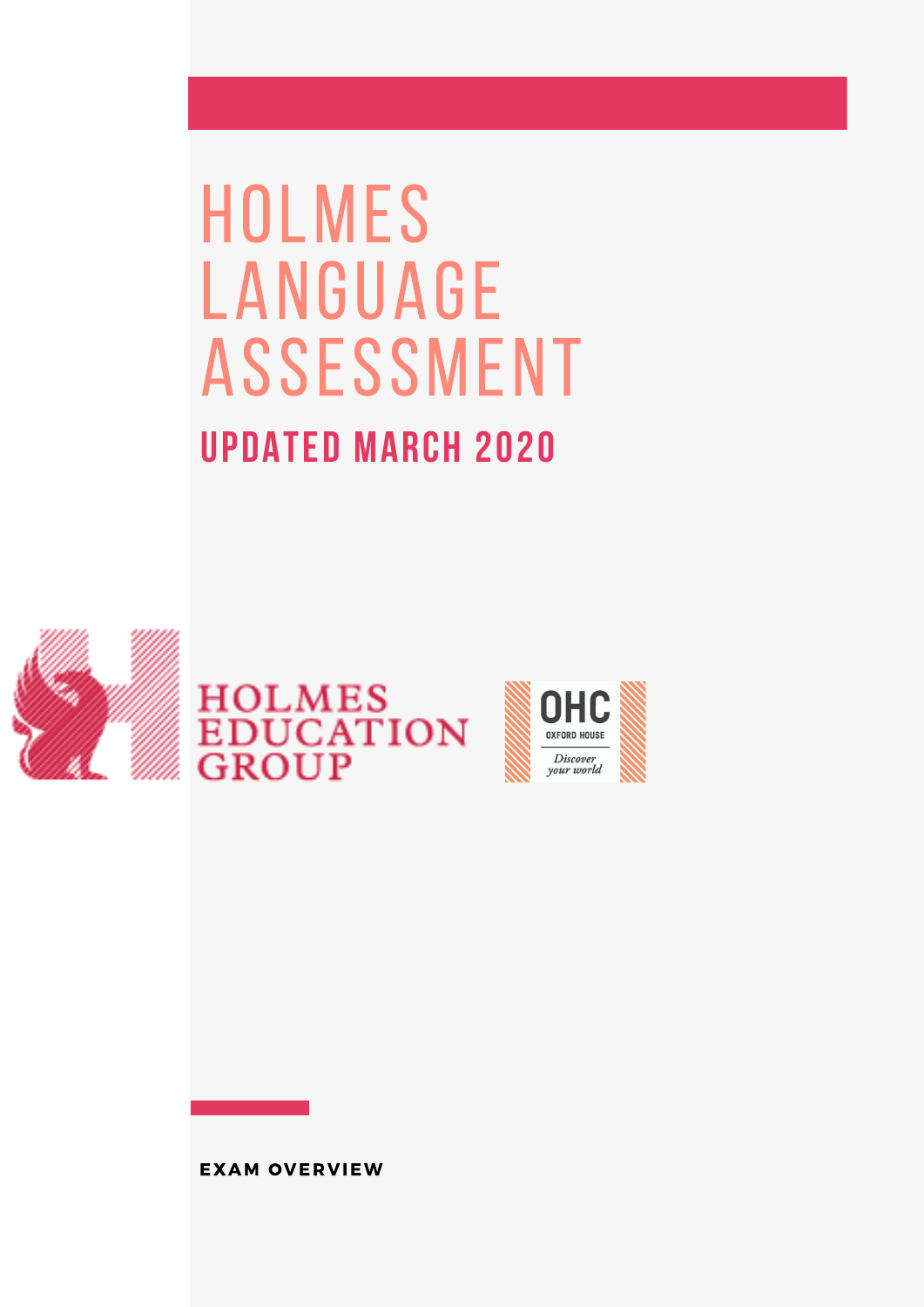



### UPDATE

In order to meet the ever-growing demand, the Holmes Language Assessment has been updated and expanded to reflect the need for more clarity in standardisation. While still a succinct assessment conducted remotely, it has been refined to be more demonstrably measurable by making use of discreet point testing that can be more easily communicated and standardised.

Further, even though there has been a low pass rate, the assessment has not been simplified, indeed, responding to feedback from around the world, the test now contains longer and more direct tests of listening, reading and writing. These tasks have been designed to be completed by increasing numbers of university applicants and so have been specifically chosen to assess the candidate's ability to process language in an educational setting.

By making these changes, we hope to meet the standards some institutions have set for entry, make the assessment more transparent for candidates and assessors alike, while also meeting the demand for the large quantity of candidates applying through our platform.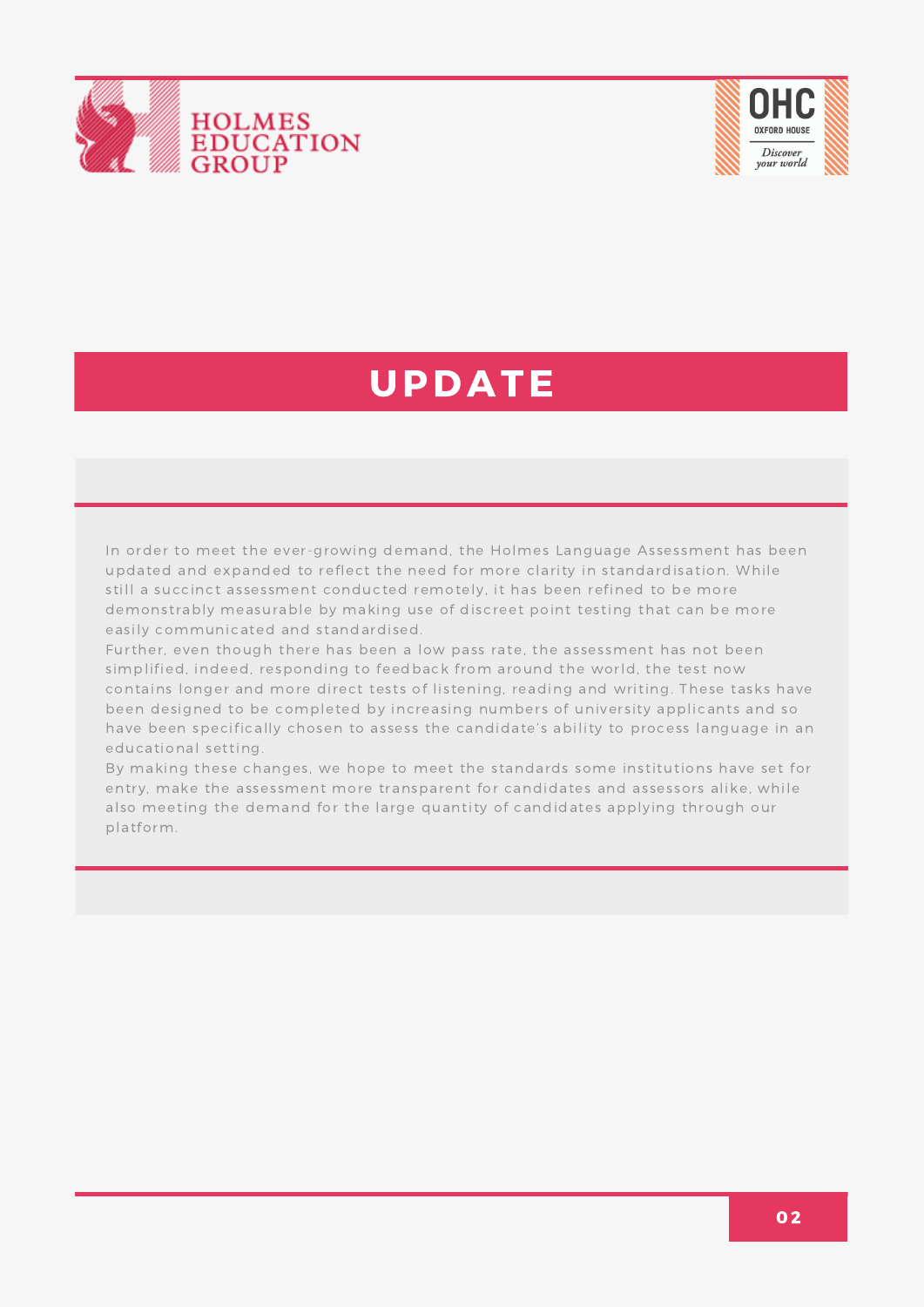### Holmes language assessment

The Holmes Language Assessment aims to rate the English language competence of applicants to Holmes Institute programmes, whether Pathways programmes in the UK or Holmes' own Bachelors and Masters programmes, without requiring candidates to complete external testing. The procedure is not designed to produce a fine-grained profile of the candidate's language skills, but rather to enable raters to determine whether a candidate has language competence at or above B2/C1 on the Common European Framework of Reference for Languages (henceforth CEFR) in her/his listening, speaking, reading and writing skills.

Assessors are selected from the senior teaching team at OHC London. All have substantial experience teaching English in a wide variety of contexts and hold Cambridge Delta or equivalent qualification. Assessors include examiners for London Trinity College spoken English, IELTS and Cambridge mainsuite examiners, teacher trainers on Cambridge CELTA and Delta courses and published ELT authors. In addition members of the senior academic team at OHC have been involved in identification and calibration of exponents and descriptors in CEFR projects led by Brian North for the British Council and Eaquals.

### **PROCEDURE**

The Holmes Language Assessment takes place online over Zoom.

Instructions will be sent to the candidate before the allotted time to allow them to set up their equipment.

Before the exam begins, the interlocutor will speak to the candidate to ensure the connection is working and the exam can continue. The candidate will be informed when the recording will begin and the exam will start.

During the exam, the candidate will be asked to share their screen. Then, an email will be sent containing the reading text. The writing will be sent back to the examiner by email.



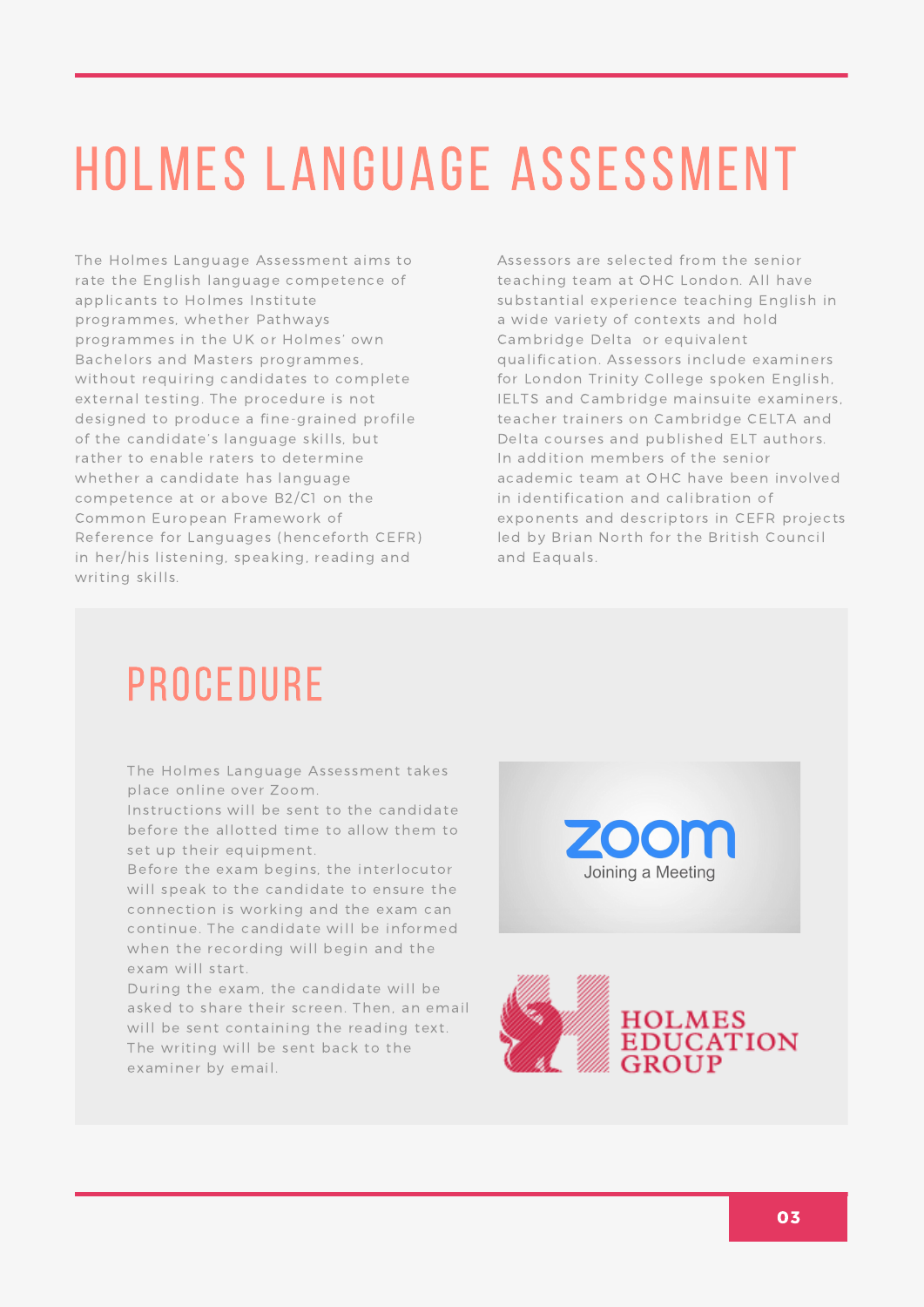



## EXAM OVERVIEW

| <b>TASK</b>                                                                 | <b>SKILL</b>         | <b>TIME</b>                  |
|-----------------------------------------------------------------------------|----------------------|------------------------------|
| <b>STAGE 1: SPEAKING</b>                                                    |                      |                              |
| <b>TASK 01</b><br>CONVERSATION                                              | SPEAKING & LISTENING | 5 MIN                        |
| <b>TASK 02</b><br>EXTENDED SPEAKING                                         | SPEAKING             | 1 MIN PLAN<br>1 MIN SPEAKING |
| FOLLOW-UP QUESTIONS                                                         | SPEAKING & LISTENING | $3$ MIN                      |
| <b>STAGE 2: LISTENING</b>                                                   |                      |                              |
| <b>TASK 03</b><br>LISTEN TO AN AUDIO RECORDING<br><b>DESCRIBE THE TOPIC</b> | LISTENING            | 3 MIN                        |
| TASK 04<br>REPORT THE DETAILS                                               | LISTENING & SPEAKING | 7 MIN                        |
| <b>STAGE 3: READING</b>                                                     |                      |                              |
| TASK 05<br>READ A TEXT<br>MULTIPLE MATCHING                                 | <b>READING</b>       | <b>10 MIN</b>                |
| <b>TASK 06</b><br>READING TO WRITING<br>WRITE A SUMMARY                     | READING & WRITING    | <b>10 MIN</b>                |
| <b>STAGE 4: WRITING</b>                                                     |                      |                              |
| TASK 07                                                                     |                      |                              |
| WRITE AN ESSAY                                                              | WRITING              | <b>30 MIN</b>                |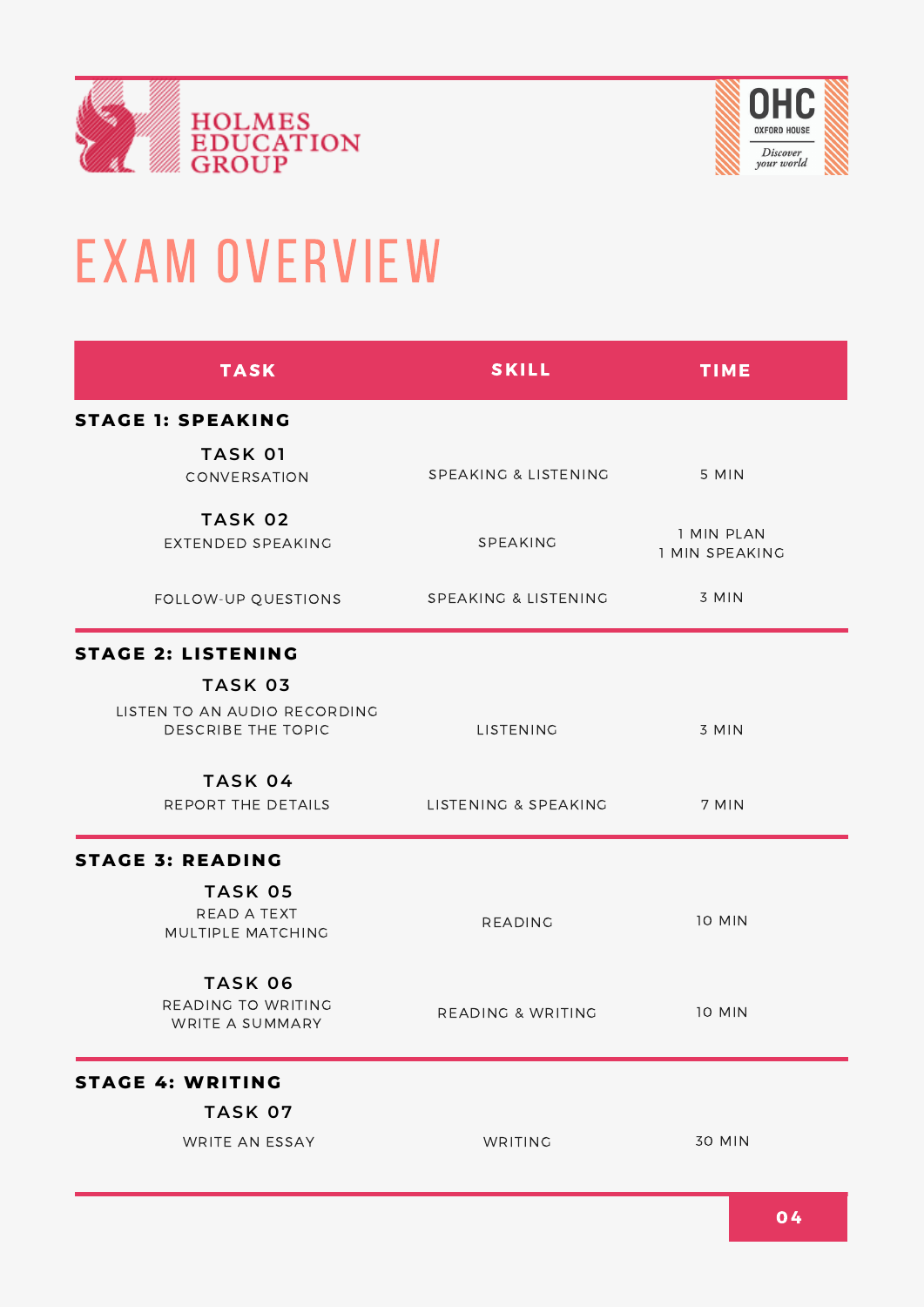



### exam Breakdown stage 1: Speaking

The candidate joins the Zoom meeting and the assessor checks the connection. The assessor begins the recording and introduces themselves. The candidate is asked to show their passport and say their full name at the same time.

| <b>TASK</b>                         | <b>DETAIL</b>                                                                                                         |
|-------------------------------------|-----------------------------------------------------------------------------------------------------------------------|
| <b>TASK 01</b><br>CONVERSATION      | The assessor engages candidate in<br>conversation on subjects of personal<br>interest and daily life.                 |
| <b>TASK 02</b><br>EXTENDED SPEAKING | The assessor will ask the candidate to<br>speak on his/her own for about a minute<br>on a subject they are given. The |

FOLLOW-UP QUESTIONS

The assessor asks brief follow-up questions related to what candidate has said.

candidate has one minute to prepare.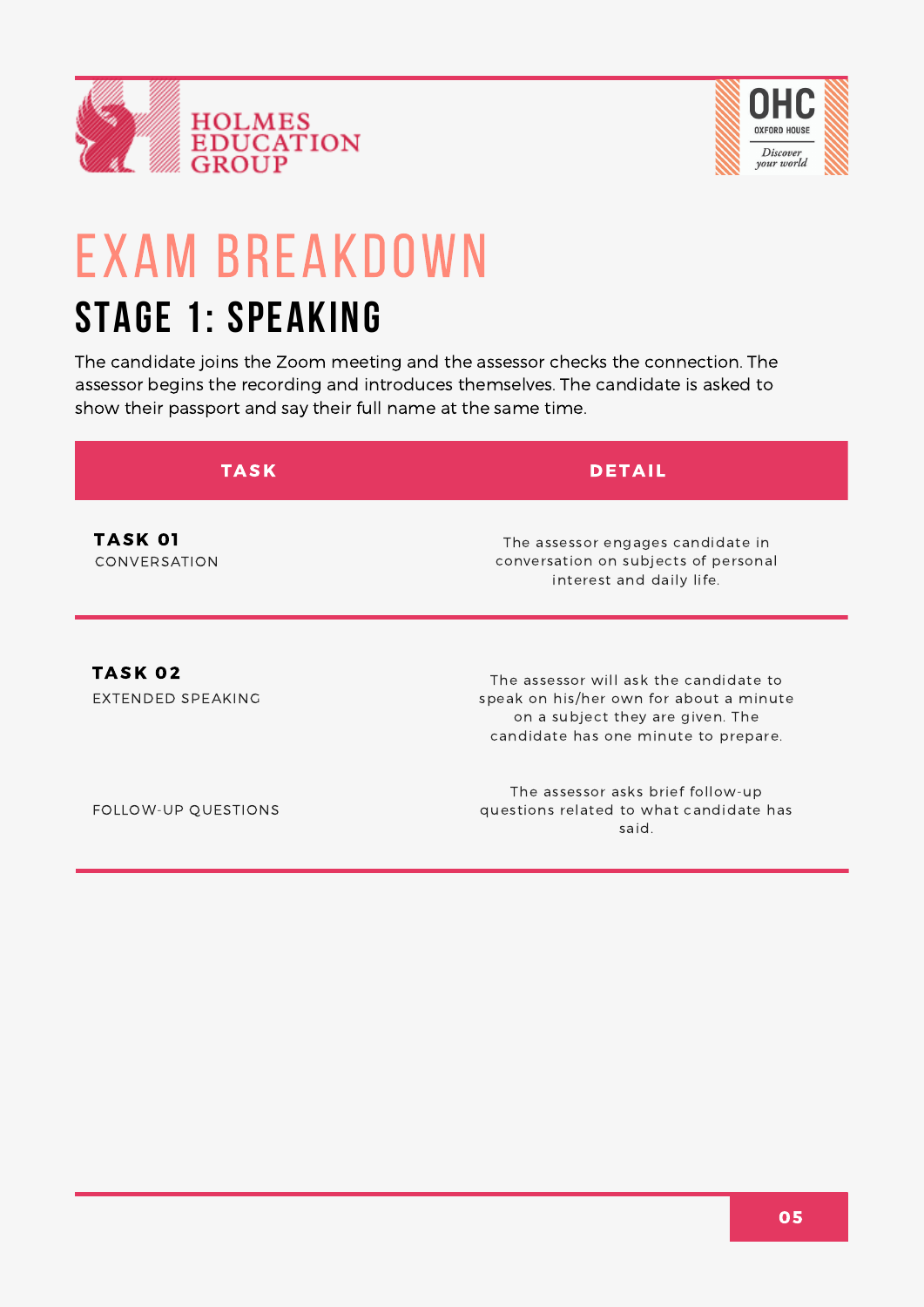



# exam Breakdown

### stage 2: listening

The assessor will share their screen with the candidate so they can hear the audio. A short talk will played **twice** and the candidate will be given two tasks.

| TASK                                 | <b>DETAIL</b>                                                                                                                                                                                                                                                                                   |
|--------------------------------------|-------------------------------------------------------------------------------------------------------------------------------------------------------------------------------------------------------------------------------------------------------------------------------------------------|
| <b>TASK 03</b><br>DESCRIBE THE TOPIC | The assessor explains the topic and asks<br>the candidate to listen for the first time<br>and tell them what the talk is generally<br>about.                                                                                                                                                    |
| TASK 04<br>REPORT THE DETAILS        | The assessor asks the candidate a<br>specific information question, This will<br>be to explain the two sides of the<br>argument presented in the talk.<br>The candidate is encouraged to take<br>notes while listening.<br>The candidate details the two sides<br>according to what they heard. |

06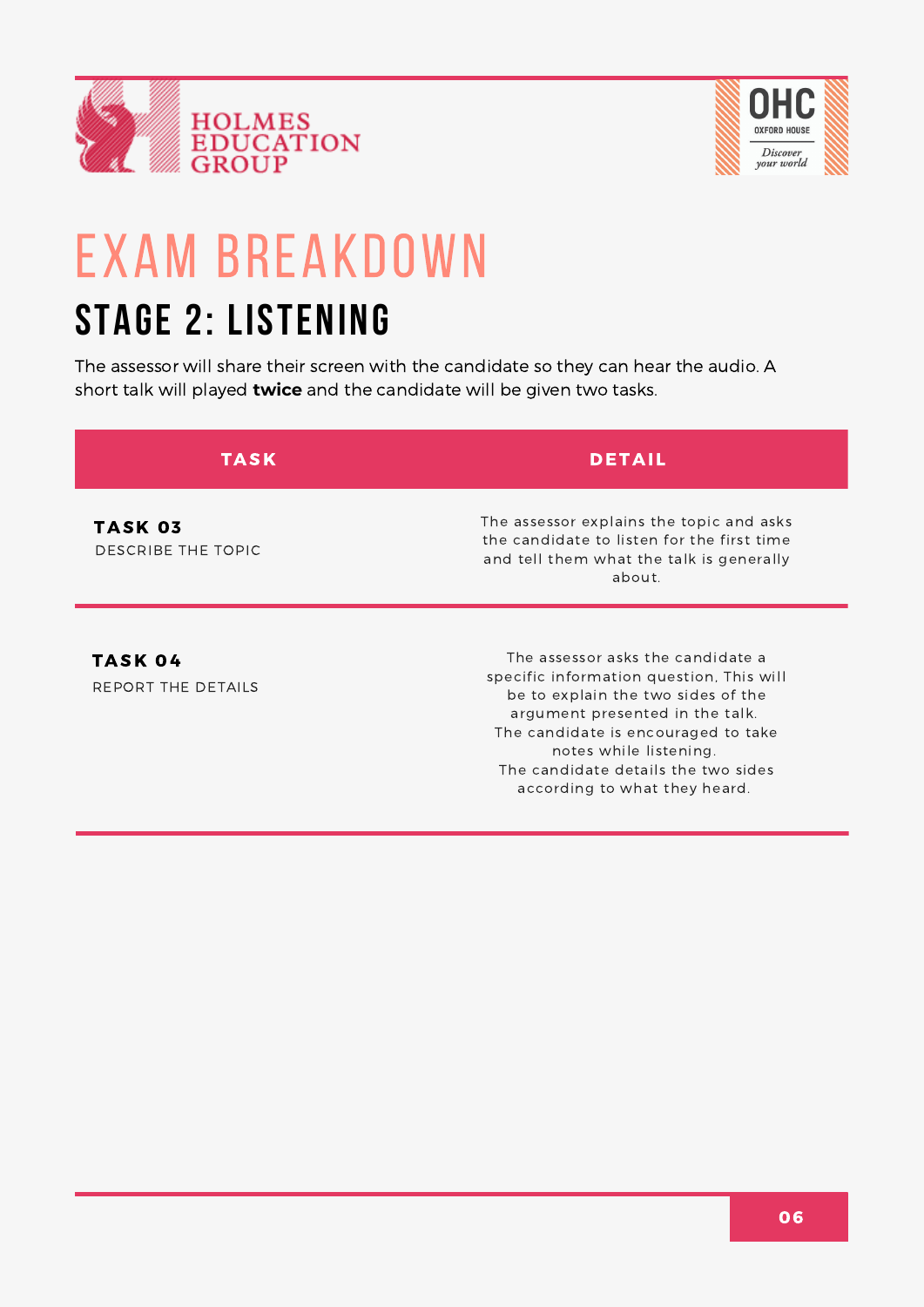



### exam Breakdown stage 3: reading

The assessor will ask the candidate to share their screen. The candidate will then be emailed a reading text for task 5. When the time is up, the candidate will send their answers as a reply to the email. Then the text for task 6 will be emailed and the candidate will send their summary as reply to the email.

| TASK                                 | <b>DETAIL</b>                                                                                                                                                                                                  |
|--------------------------------------|----------------------------------------------------------------------------------------------------------------------------------------------------------------------------------------------------------------|
| <b>TASK 05</b><br>MULTIPLE MATCHING  | The assessor explains that the candidate<br>will have ten minutes to read the text<br>and answer the five questions. These<br>could be matching headings or<br>matching specific information to<br>paragraphs. |
| <b>TASK 06</b><br>DEADING TO WOLTIMO | The assessor emails a shorter text.<br>candidate is asked to read the text and<br>control control of the formal control of the control of the film of                                                          |

READING TO WRITING WRITE A SUMMARY

summarise it in one sentence. The candidate must use their own words as far as is possible.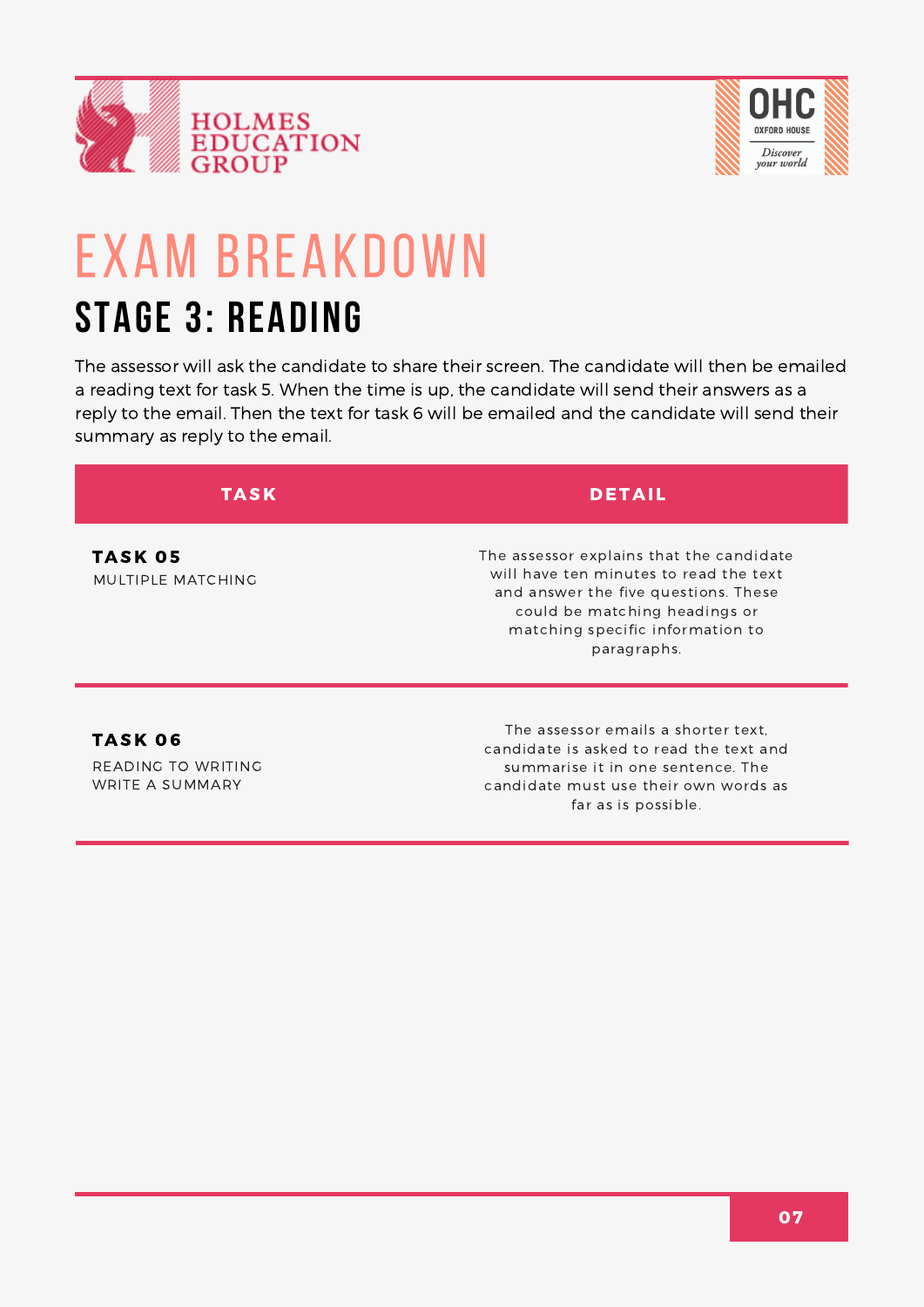



### exam Breakdown stage 4: writing

The assessor will will email an essay topic to the candidate. The candidate is expected to produce a piece of extended writing. This will be sent to the assessor as a reply to the email.

| <b>TASK</b>             | <b>DETAIL</b>                                                                                                                                                                                                                 |
|-------------------------|-------------------------------------------------------------------------------------------------------------------------------------------------------------------------------------------------------------------------------|
| <b>TASK 07</b><br>ESSAY | Assessor emails the candidate for the final<br>time with an essay question related to the<br>text just summarized. Candidate has thirty<br>minutes to plan and write an essay as a<br>reply to the email.Minimum of 300 words |

**END OF THE TEST**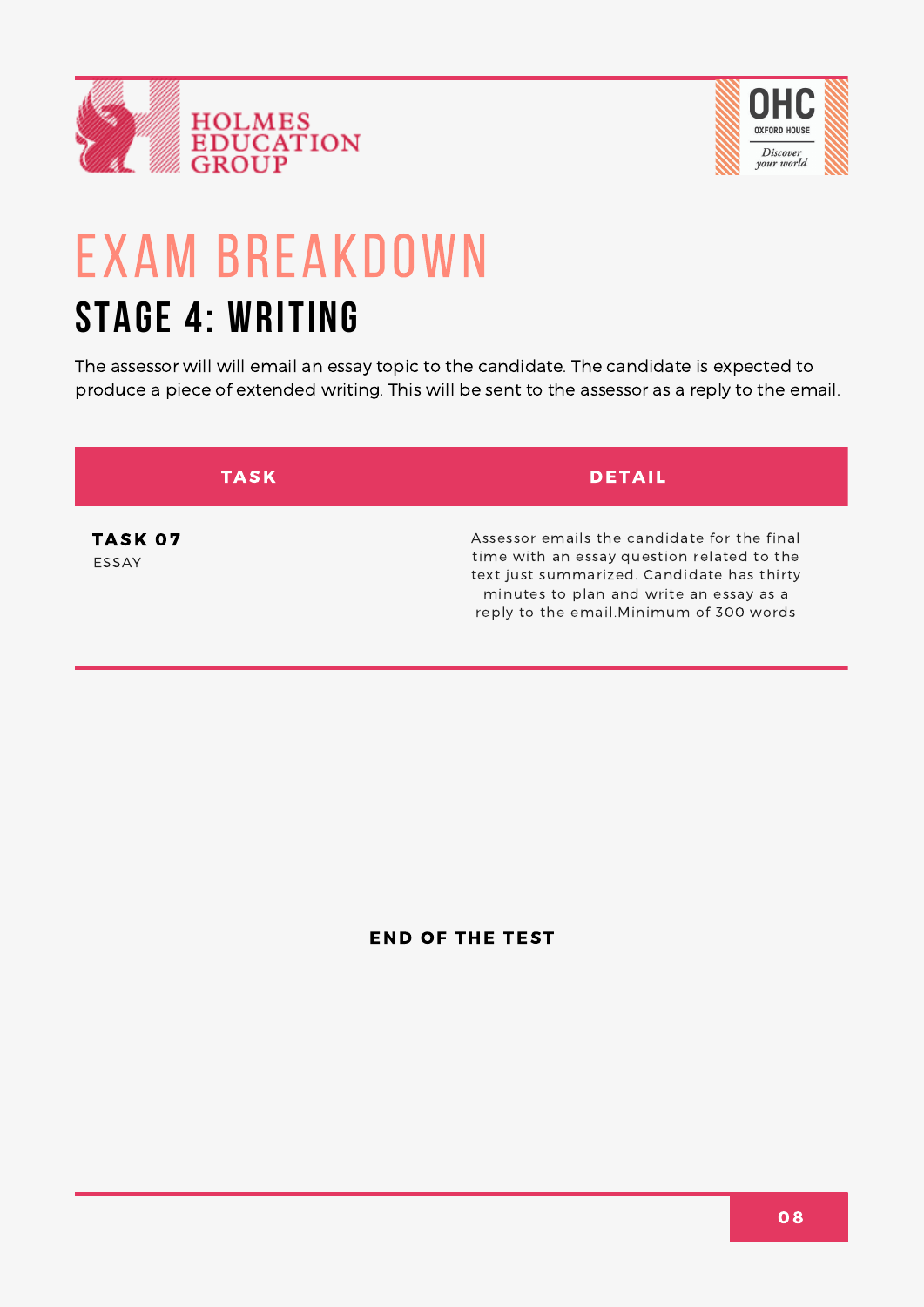THE INTERLOCUTOR IS THE PERSON WHO SPEAKS TO THE CANDIDATE DURING THE EXAM. THEY WILL ASSESS THE EXAM THEMSELVES AND A SECOND EXAMINER WILL USE THIS TO PROVIDE THEIR FINAL ASSESSMENT BASED ON THE VIDEO OF THE EXAM.

#### **STAGE 1 : SPEAKI N G**

**TASK 01** CONVERSATION

#### **CONTENT**

Exchanging personal information/ social interaction

#### **B2 SPEAKING COMPETENCES**

Can interact with a degree of fluency and spontaneity that makes regular interaction, and sustained relationships with native speakers quite possible without imposing strain on either party; Can convey degrees of emotion and *highlight the personal significance of events and experiences.*

#### **B2+ SPEAKING COMPETENCES**

*Can communicate spontaneously, often showing remarkable fluency and ease of expression in even longer complex* stretches of speech. Can use the language fluently, accurately and effectively on a wide range of general, academic, *vocational or leisure topics, marking clearly the relationships between ideas. Can communicate spontaneously with* good grammatical control without much sign of having to restrict what he/she wants to say, adopting a level of *formality appropriate to the circumstances.*

#### C1 SPEAKING COMPETENCES

Can use language flexibly and effectively for social purposes, including emotional, allusive and joking usage; Has a good command of a broad lexical repertoire allowing gaps to be readily overcome with circumlocutions. There is little obvious searching for expressions or avoidance strategies; only a conceptually difficult subject can hinder a *natural, smooth flow of language.*

#### **B2 LISTENING COMPETENCES**

*Can understand in detail what is said to him/her in the standard spoken language*

#### **B2+ LISTENING COMPETENCES**

*Can understand standard dialect likely to be encountered in social, professional or academic life and identify speaker viewpoints and attitudes as well as the information content.*

#### **C1 LISTENING COMPETENCES**

*Can understand enough to follow extended speech on abstract and complex topics beyond his/her own field,* though he/she may need to confirm occasional details, especially if the accent is unfamiliar. Can recognise a wide *range of idiomatic expressions and colloquialisms, appreciating register shifts.*

#### **TASK 02**

EXTENDED SPEAKING FOLLOW-UP QUESTIONS

#### **CONTENT**

Longer turn – candidate talks uninterrupted for 1-2 mins on a subject supplied by assessor

#### **B2 SPEAKING COMPETENCES**

Can give clear, detailed descriptions and presentations on a wide range of subjects related to his/her field of interest, expanding and supporting ideas with subsidiary points and relevant examples; Can take a series of follow up questions with a degree of fluency and spontaneity which poses no strain for either him/herself or the audience; Can *correct slips and errors if he/she becomes conscious of them or if they have led to misunderstandings.*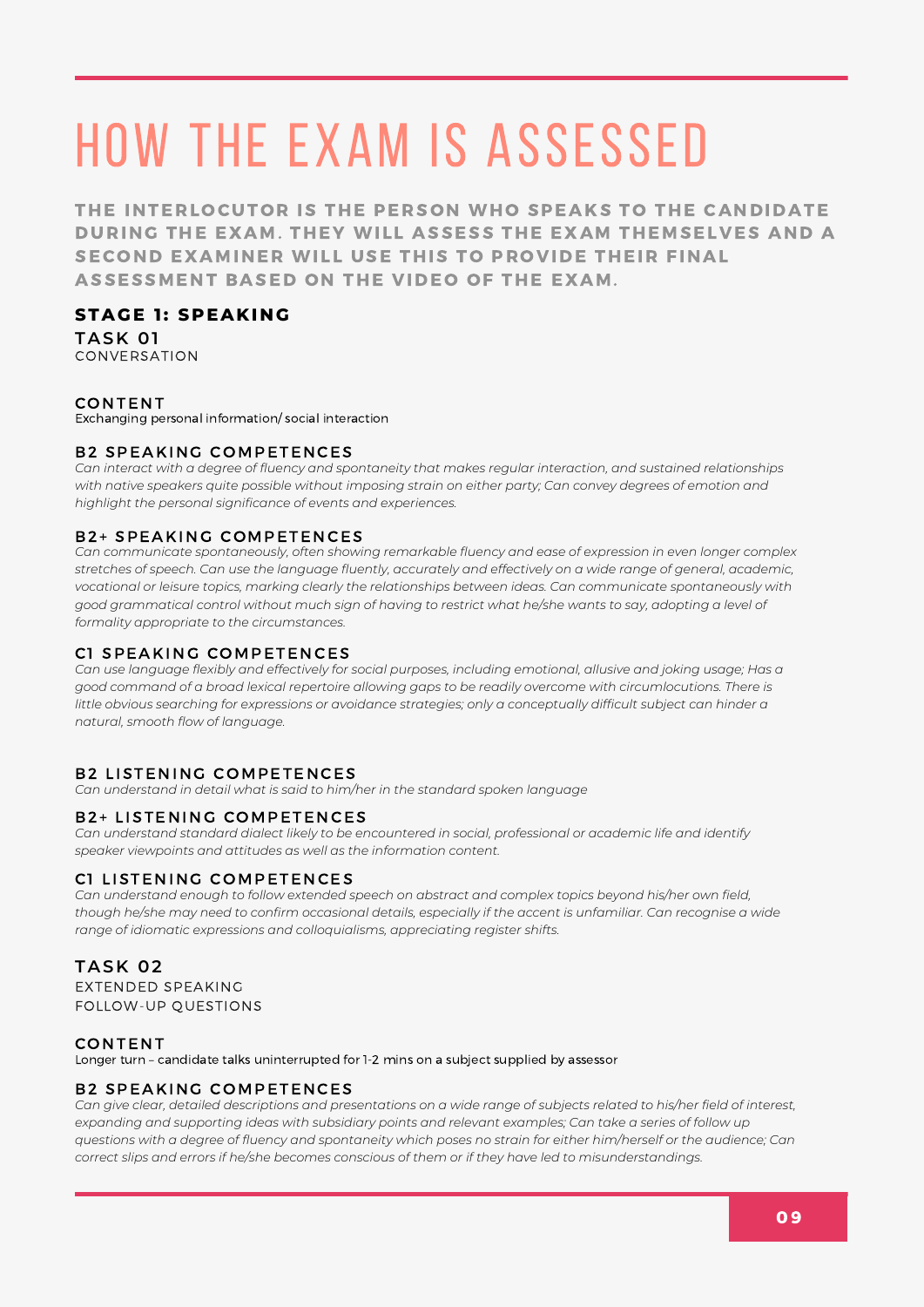#### **B2+ SPEAKING COMPETENCES**

*Can give clear, systematically developed descriptions and presentations, with appropriate highlighting of significant points, and relevant supporting detail. Can depart spontaneously from a prepared text and follow up interesting points raised by members of the audience, often showing remarkable fluency and ease of expression.Good grammatical control; occasional 'slips' or non-systematic errors and minor flaws in sentence structure may still occur, but they are rare and can often be corrected in retrospect.*

#### C1 SPEAKING COMPETENCES

*Can give clear, detailed descriptions and presentations on complex subjects, integrating sub themes, developing* particular points and rounding off with an appropriate conclusion; Can give clear, detailed descriptions of complex *subjects. Can give elaborate descriptions and narratives, integrating sub themes, developing particular points and rounding off with an appropriate conclusion.*

#### **B2 LISTENING COMPETENCES**

*Can understand announcements and messages on concrete and abstract topics spoken in standard dialect at normal speed.*

#### **STAGE 2: LISTENING**

**TASK 03** DESCRIBE THE TOPIC

#### **CONTENT**

Listening for gist

#### **B2 LISTENING COMPETENCES**

*Can understand in detail what is said to him/her in the standard spoken language.*

#### **B2+ LISTENING COMPETENCES**

*Can understand standard dialect likely to be encountered in social, professional or academic life and identify speaker viewpoints and attitudes as well as the information content.*

#### C1 LISTENING COMPETENCES

*Can understand enough to follow extended speech on abstract and complex topics beyond his/her own field,* though he/she may need to confirm occasional details, especially if the accent is unfamiliar. Can recognise a wide *range of idiomatic expressions and colloquialisms, appreciating register shifts.*

#### **TASK 04**

REPORT THE DETAILS

**CONTENT** 

Listening for specific information and detail

#### **B2 LISTENING COMPETENCES**

Can understand the main topics of propositionally and linguistically complex speech on both concrete and abstract topics delivered in a standard dialect, including technical discussions in his/her field of specialisation. Can follow extended speech and complex lines of argument provided the topic is reasonably familiar, and the direction of the *talk is signposted by explicit markers.*

#### **B2+ LISTENING COMPETENCES**

*Can understand standard spoken language, live or broadcast, on both familiar and unfamiliar topics normally encountered in personal, social, academic or vocational life. Only extreme background noise, inadequate discourse structure and/or idiomatic usage influences the ability to understand.*

#### C1 LISTENING COMPETENCES

*Can understand standard spoken language, live or broadcast, on both familiar and unfamiliar topics normally encountered in personal, social, academic or vocational life. Only extreme background noise, inadequate discourse structure and/or idiomatic usage influences the ability to understand.*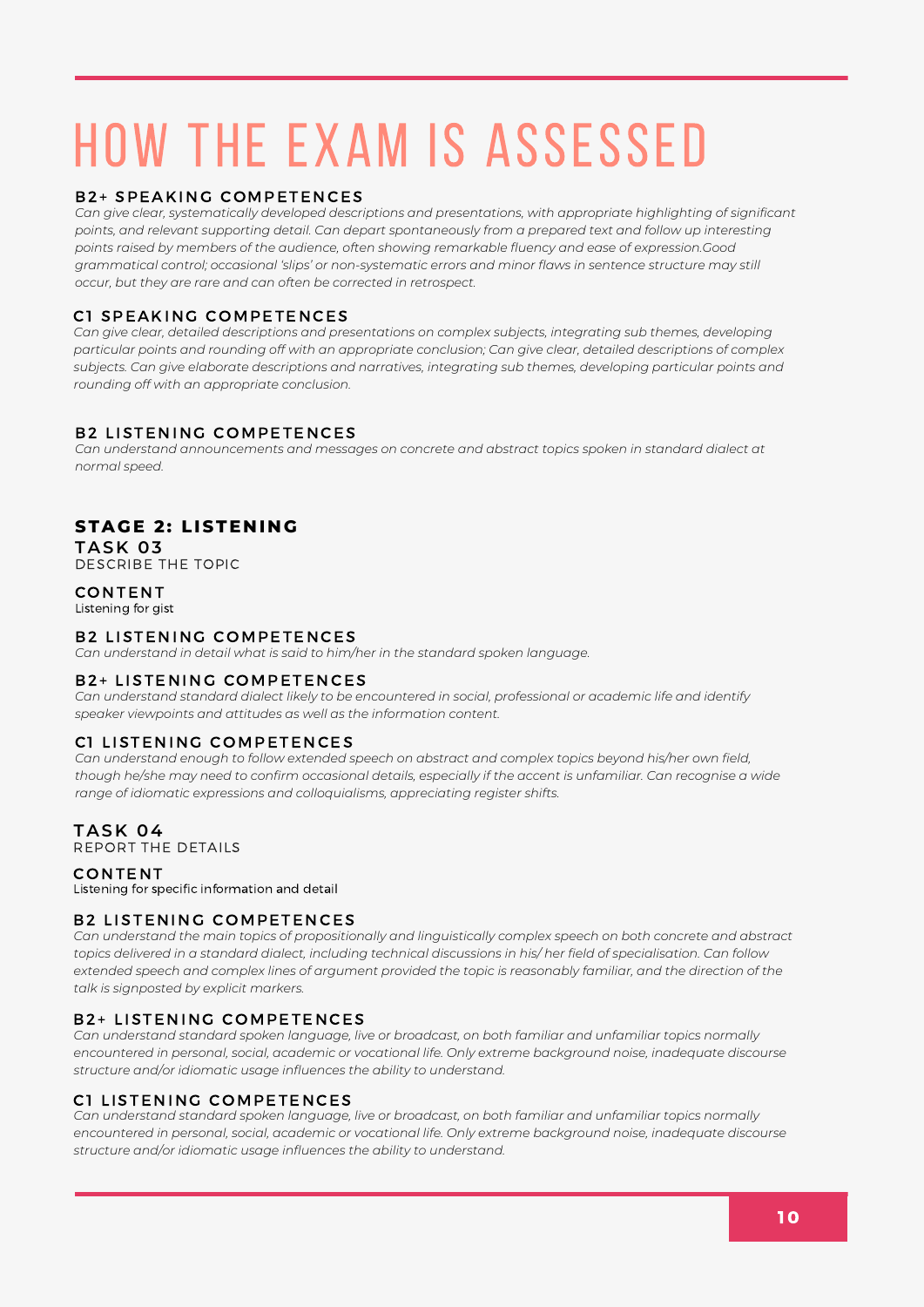#### **STAGE 3: READING**

#### **TASK 05**

MULTIPLE MATCHING

#### **CONTENT**

Reading for specific information and detail

#### **B2 READING COMPETENCES**

Can quickly identify the content and relevance of news items, articles and reports on a wide range of professional *topics, deciding whether closer study is worthwhile; Can understand articles and reports concerned with contemporary problems in which the writers adopt particular stances or viewpoints.*

#### **B2+ READING COMPETENCES**

*Can obtain information, ideas and opinions from highly specialised sources within his/her field. Can understand specialised articles outside his/her field, provided he/she can use a dictionary occasionally to confirm his/her interpretation of terminology.*

#### **C1 READING COMPETENCES**

Can understand in detail lengthy, complex texts, whether or not they relate to his/her own area of speciality, provided he/she can reread difficult sections; Can understand in detail a wide range of lengthy, complex texts likely to be encountered in social, professional or academic life, identifying finer points of detail including attitudes and *implied as well as stated opinions.*

#### **TASK 06**

READING TO WRITING

#### **CONTENT** Write a summary

#### **B2 READING COMPETENCES**

Can quickly identify the content and relevance of news items, articles and reports on a wide range of professional *topics, deciding whether closer study is worthwhile; Can understand articles and reports concerned with contemporary problems in which the writers adopt particular stances or viewpoints;*

#### **B2+ READING COMPETENCES**

*Can obtain information, ideas and opinions from highly specialised sources within his/her field. Can understand specialised articles outside his/her field, provided he/she can use a dictionary occasionally to confirm his/her interpretation of terminology.*

#### C1 READING COMPETENCES

Can understand in detail lengthy, complex texts, whether or not they relate to his/her own area of speciality, provided he/she can reread difficult sections; Can understand in detail a wide range of lengthy, complex texts likely to be encountered in social, professional or academic life, identifying finer points of detail including attitudes and *implied as well as stated opinions.*

#### **B2 WRITING COMPETENCES**

Can summarise a wide range of factual and imaginative texts, commenting on and discussing contrasting points of *view and the main themes; Spelling and punctuation are reasonably accurate but may show signs of mother* tonque influence; Can use a limited number of cohesive devices to link his/her utterances into clear, coherent discourse, though there may be some 'jumpiness' in a long contribution. Can pass on detailed information reliably

#### **B2+ WRITING COMPETENCES**

*Can summarise extracts from news items, interviews or documentaries containing opinions, argument and discussion; Can use a variety of linking words efficiently to mark clearly the relationships between ideas*

#### C1 WRITING COMPETENCES

*Can write clear, well-structured texts of complex subjects, underlining the relevant salient issues; Can summarise long, demanding texts;*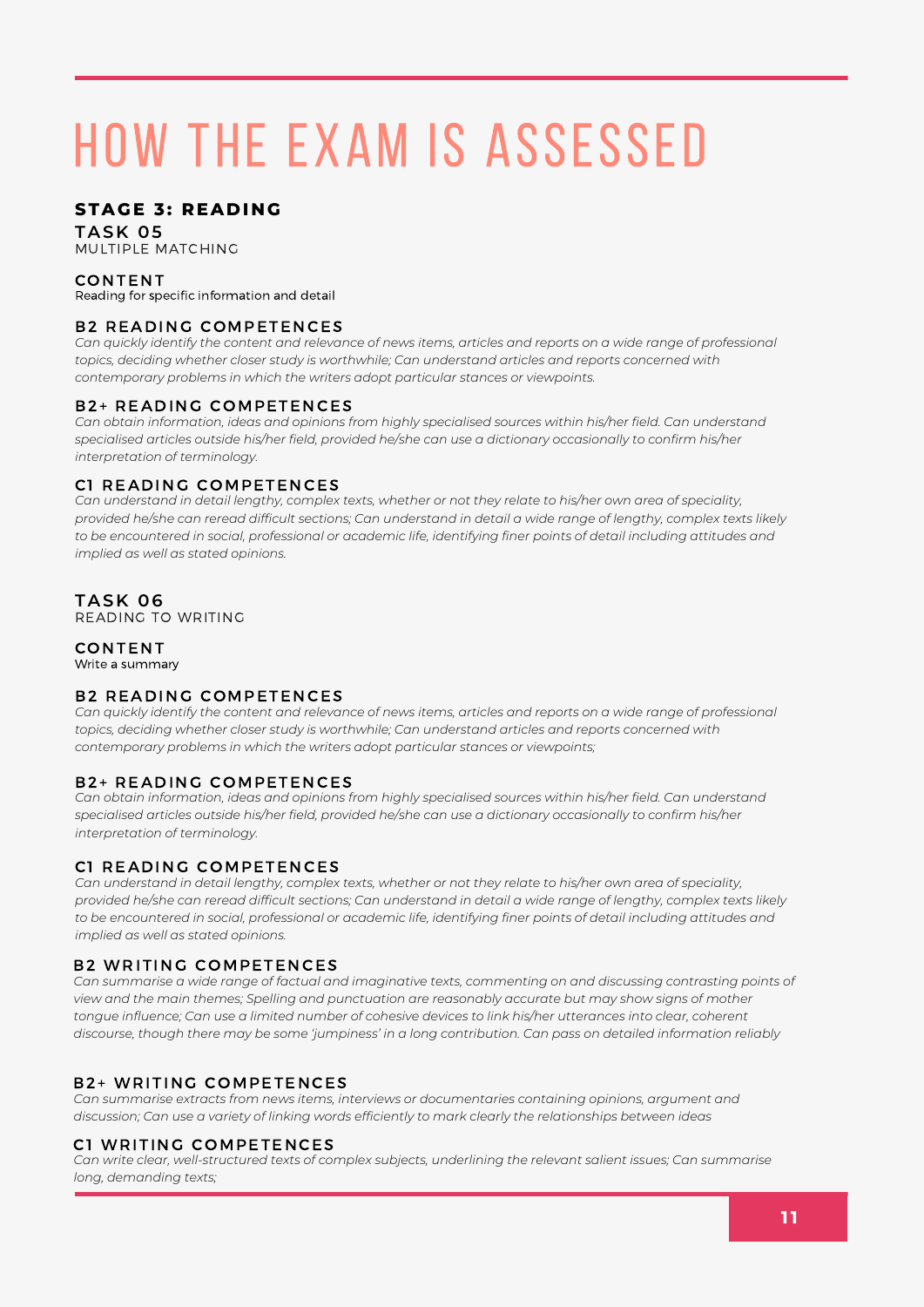#### **STAGE 4: WRITI N G**

**TASK 07** WRITING

#### **CONTENT** Write an essay

#### **B2 WRITING COMPETENCES**

Can write clear, detailed texts on a variety of subjects related to his field of interest, synthesising and evaluating information and arguments from a number of sources; Can write an essay or report which develops an argument, giving reasons in support of or against a particular point of view and explaining the advantages and disadvantages of various options; Can summarise a wide range of factual and imaginative texts, commenting on and discussing contrasting points of view and the main themes; Can produce clearly intelligible continuous writing, which follows *standard layout and paragraphing conventions; Spelling and punctuation are reasonably accurate but may show signs of mother tongue influence; Can pass on detailed information reliably.*

#### **B2+ WRITING COMPETENCES**

*Can write an essay or report which develops an argument systematically with appropriate highlighting of significant points and relevant supporting detail. Can summarise extracts from news items, interviews or documentaries containing opinions, argument and discussion; Can evaluate different ideas or solutions to a problem. Can use a variety of linking words efficiently to mark clearly the relationships between ideas*

#### C1 WRITING COMPETENCES

*Can write clear, well-structured expositions of complex subjects, underlining the relevant salient issues. Can expand and support points of view at some length with subsidiary points, reasons and relevant examples.*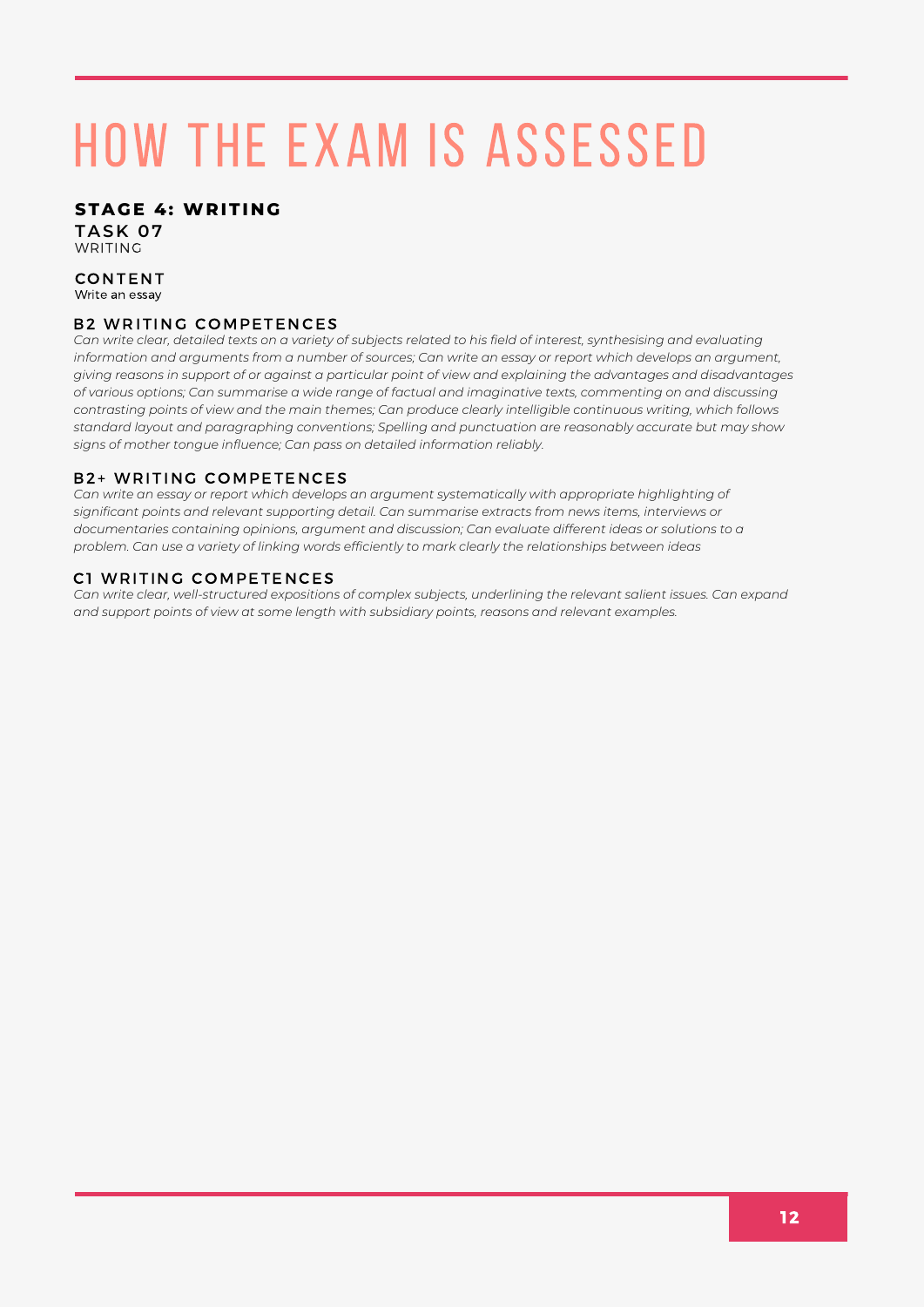### using zoom

Sign up for Zoom using this link:



You will need to join a meeting and share your screen. Watch the videos below.



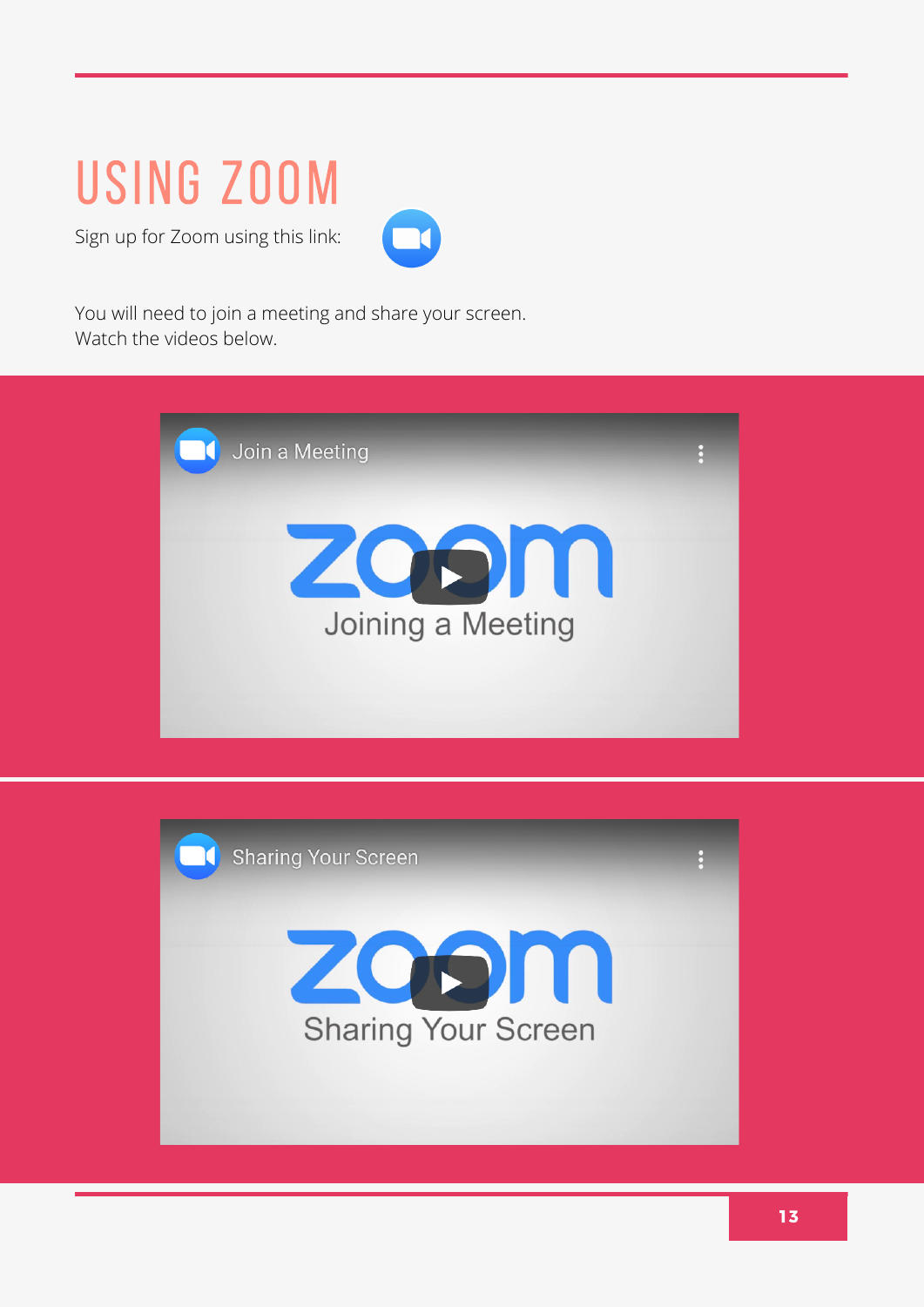# EXAM DAY

On the day of your exam, you will receive an email inviting you to a zoom meeting.

You *must* have your passport with you and ready to show the assessor during the exam.

When you first connect to the meeting, there may be a delay or some audio issues. The assessor will speak to you and check that you can hear them. They will also ask if you can hear them clearly.

Once the technical details have been checked, the assessor will explain that they are about to start the exam and will begin recording. They will explain that the exam will start when they say 'hello'.

You will then take the exam, following the instructions of the assessor.

You will have a short conversation on general topics. Then, you will be given one minute to plan a short speech on a familiar topic. You will then deliver your speech for at least one minute. Do not worry if the assessor interrupts you. The assessor will then ask you some follow-up questions on the topic and about what you said.

Following this, the assessor will share their screen with you and introduce the topic of a short audio recording. You will hear the recording twice. First, you will be asked to say what the talk was generally about. Then, you will be asked to listen again and note the details of the two sides of an argument. After listening, you will report your findings to the assessor.

You will now be asked to share your screen by pressing the green button at the bottom of the screen on Zoom. You will then be emailed a reading text with five questions that must be matched to parts of the text. The answers to which you will email back to the assessor. They will then email you another text that you will be asked to summarise in one long sentence.

To end the assessment, you will be asked to write an essay on a topic realted to the text you just summarised. This will be a longer form of writing and you will write it as a reply to them question that has been emailed to you.

That is the end of the exam. The assessor will thank you and sign off.